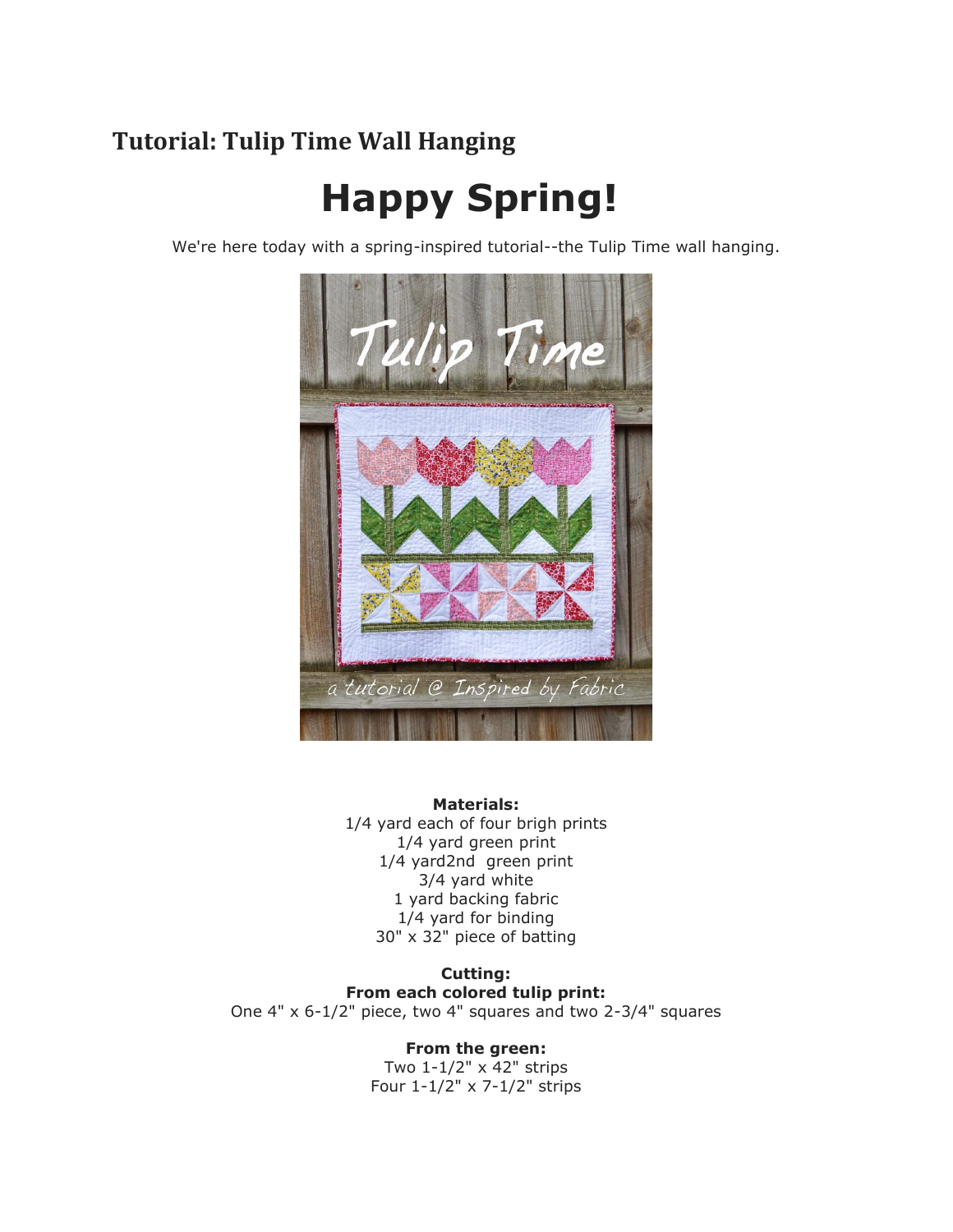## **From the 2nd green triangle print:**

Eight  $3" \times 6-1/2"$  pieces

# **From the white:**

Eight 4" squares Two 3-1/2" x 28-1/2" strips Sixteen 3" squares and eight 1-1/2" x 3" pieces Eight 2-3/4" squares Two 2-1/2" x 20-1/2" strips Eight 2" squares

#### **From the binding print:**

Three  $2-1/4" \times 42"$  strips

### **Let's get started!**

**1.** Draw a diagonal line on the wrong side of each white square.

**2.** Pair each 2-3/4" marked square with a 2-3/4" bright square, right sides together. Stitch 1/4" on either side of the marked line, cut on the line, and press both half-square triangles (HSTs) open. Trim HSTs to measure 2" square.



**3.** Layer 2" marked white squares on the two bottom corners of a bright 4" x 6-1/2" piece as shown. Stitch on the drawn line, trim 1/4" past the line, and press open to make a tulip bottom.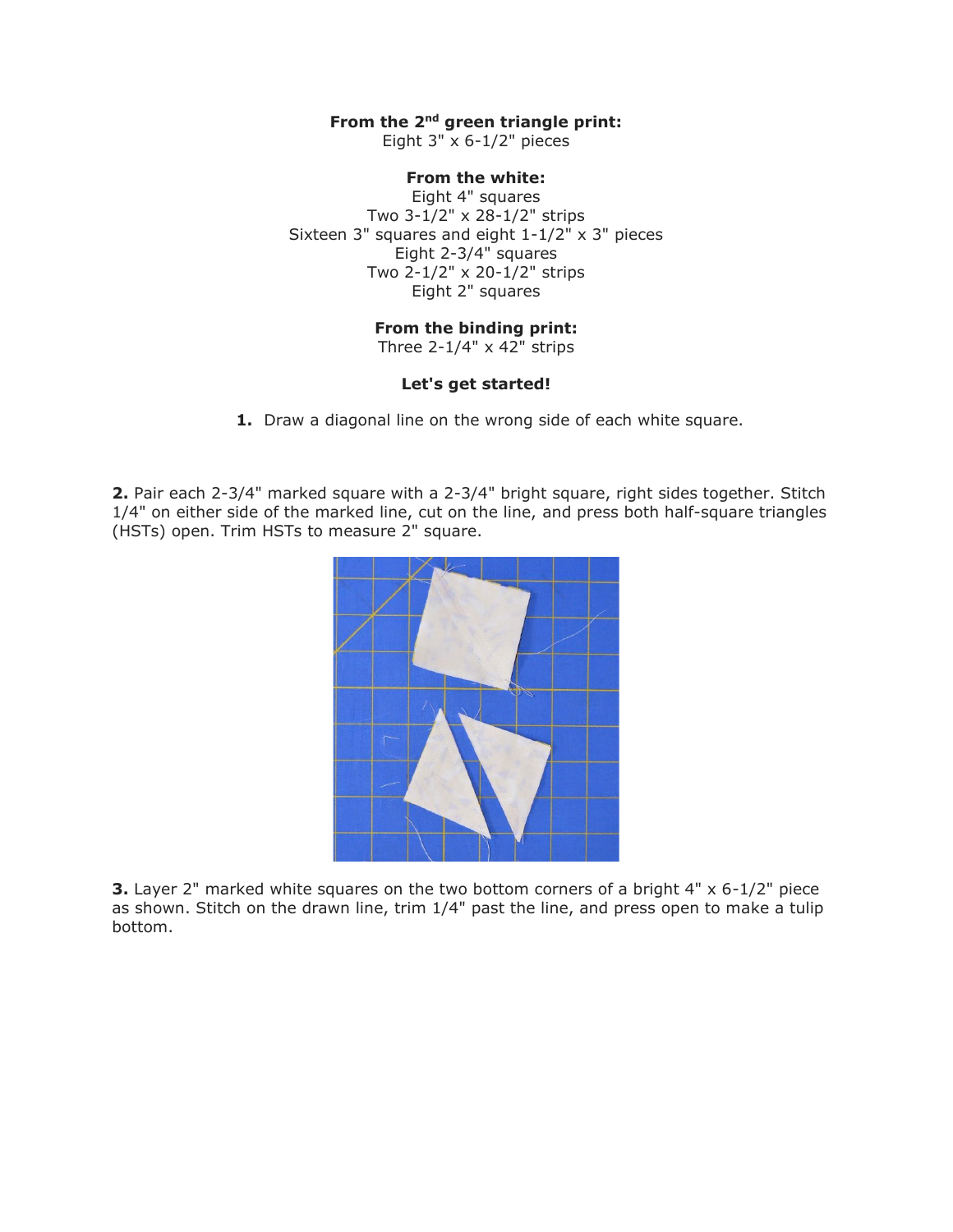

**4.** Lay out the four HSTs as shown to make three tulip points.



**5.** Sew the HSTs together and sew to the tulip bottom.



**6.** Lay a 3" marked white square on the bottom half of a 3" x 6-1/2" green triangle piece, noting orientation of the line. Repeat, making sure to position the marked line opposite the line on the first piece (mirror image). Stitch on each drawn line.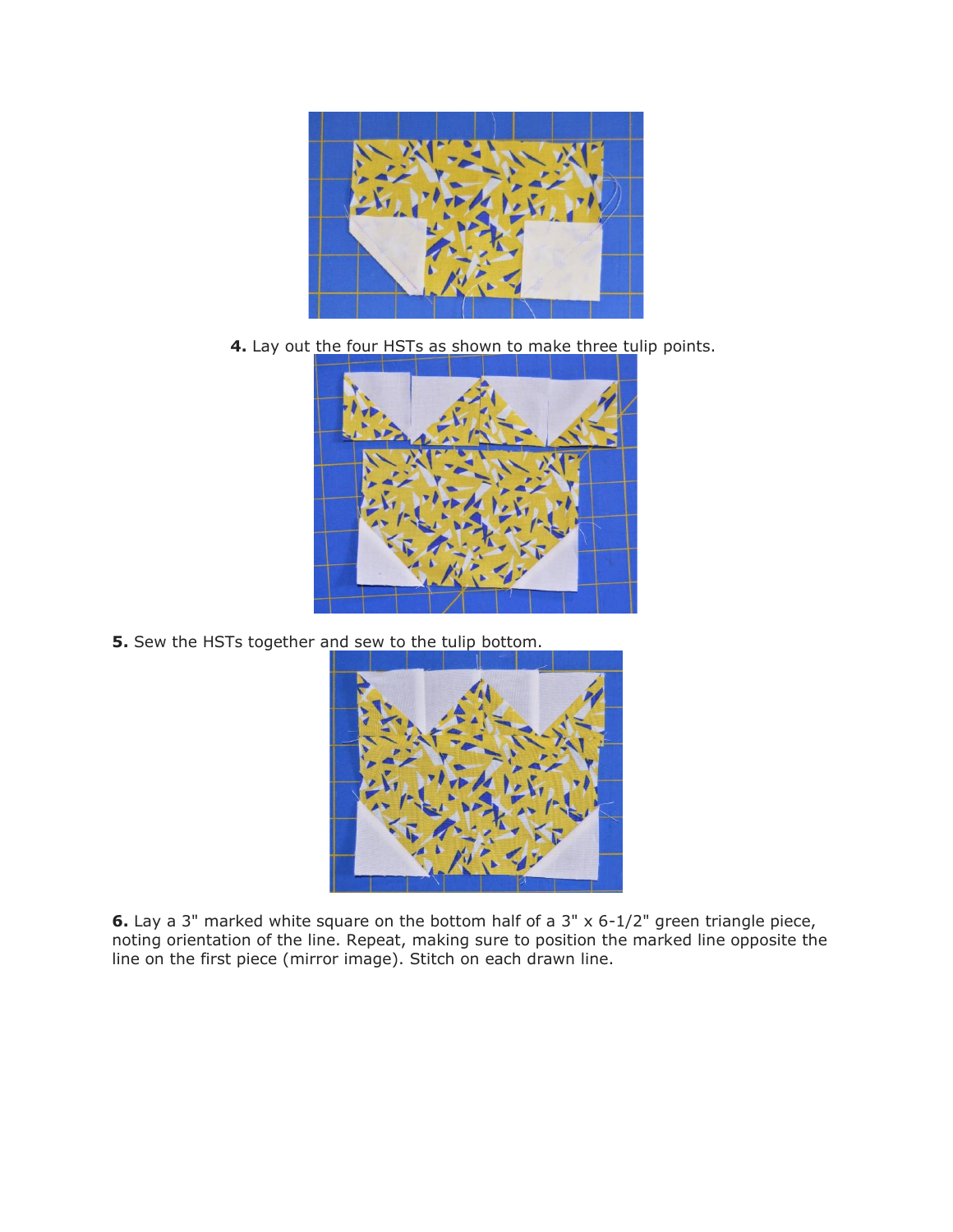

**7.** Trim 1/4" past the seam and press open. Layer a second marked square on the top of each green piece, noting orientation. Stitch, cut and press open to make two mirror image leaf units.



**8.** Sew a 1-1/2" x 3" white piece to the top of each leaf unit as shown. Sew a 1-1/2" x 7- 1/2" green zigzag stem between the two leaf units to make a leaf/stem unit.

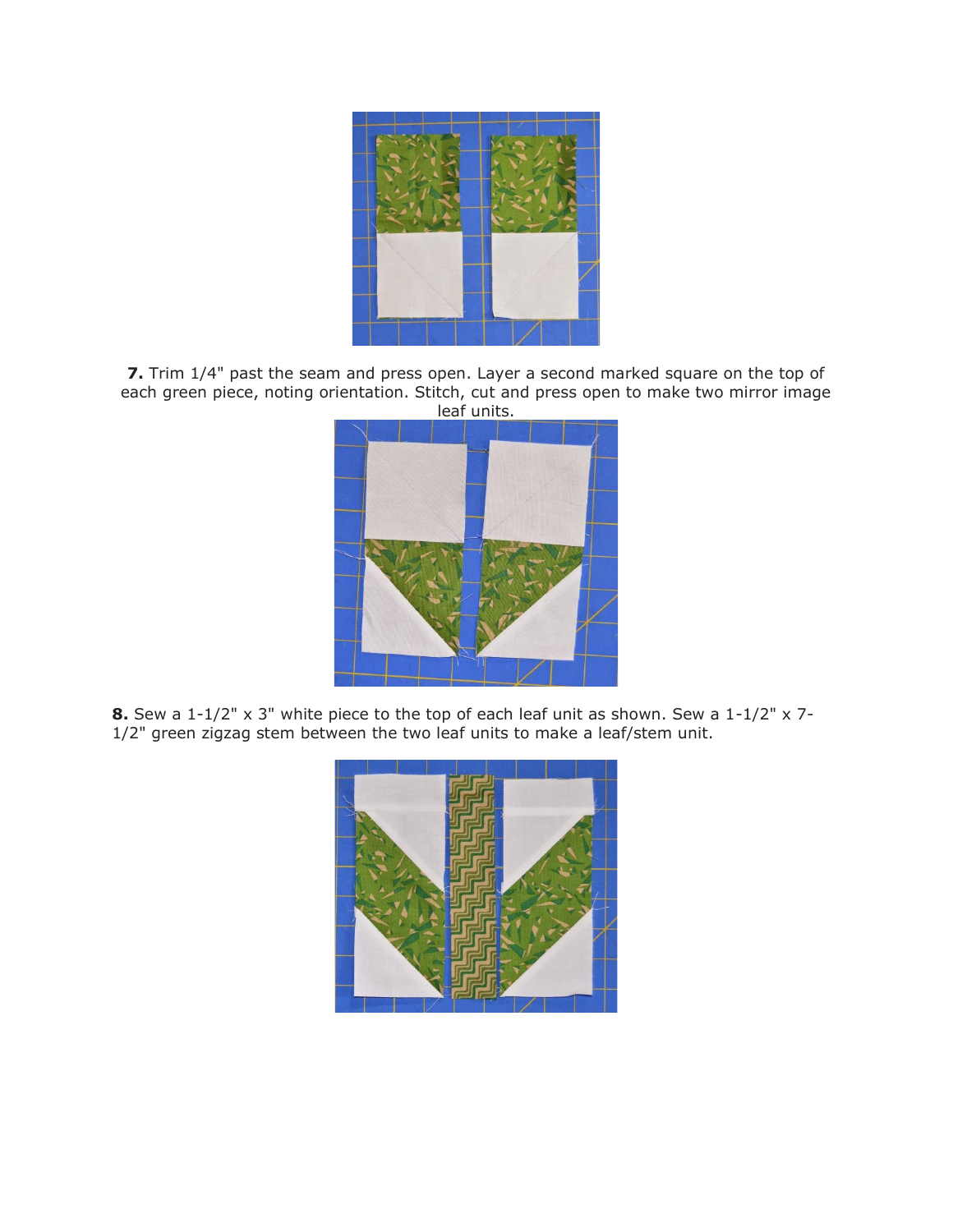

**9.** Sew the leaf/stem unit to the bottom of a tulip. Repeat to make three additional tulips and leaf/stem units.



10. Lay out the four tulip blocks in a row and sew together.